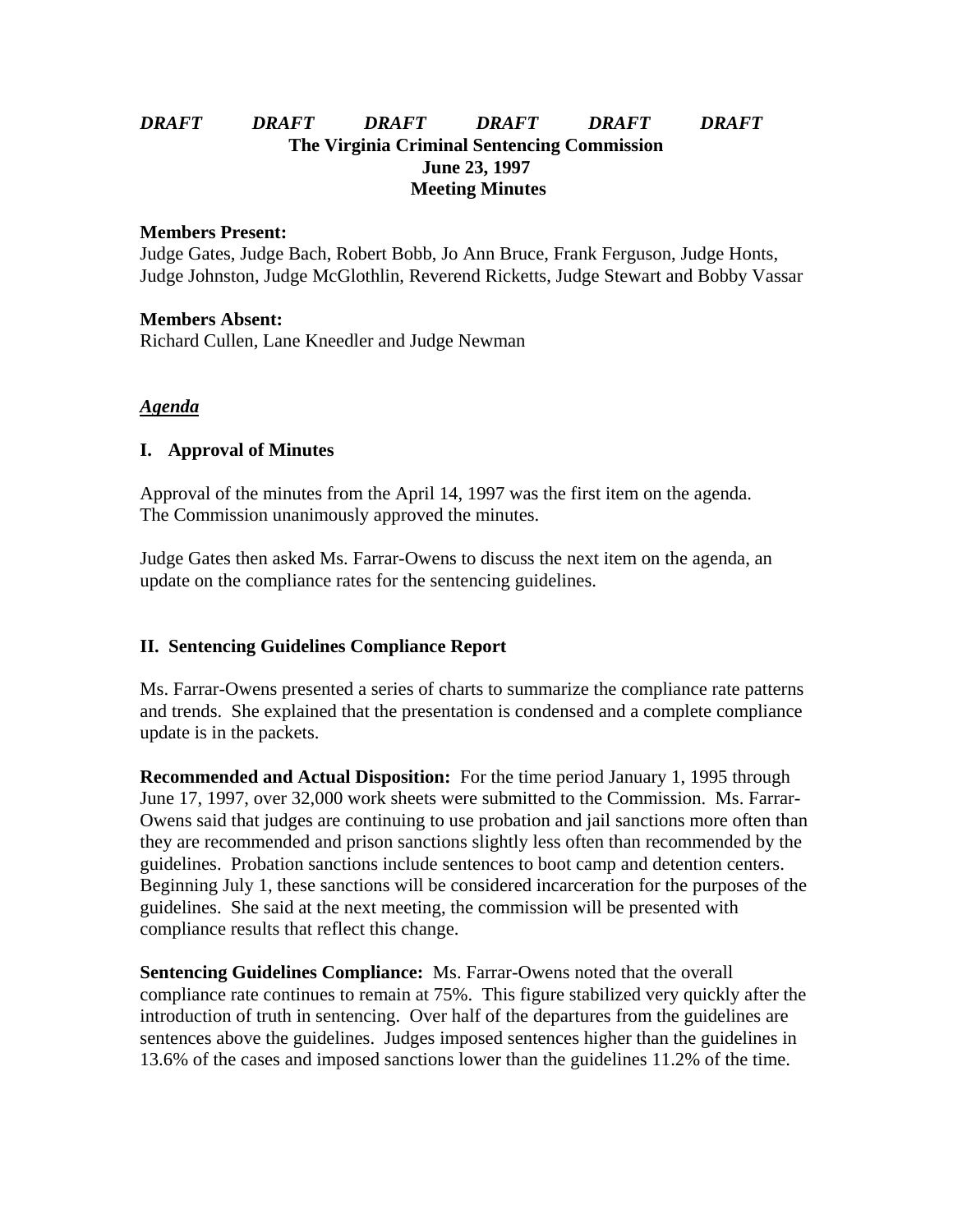**Compliance by Offense:** Ms. Farrar-Owens observed that larceny, with a compliance rate of 82.9%, was the offense group with the highest compliance rate. In contrast, kidnapping offenses, with a rate of 53.3%, yielded the lowest compliance rate. Ms. Farrar-Owens noted that for the first time we have a violent offense with a higher compliance rate than a property offense group. The compliance rate for assault (69.1%) is higher that the rate for burglary of a dwelling (67.6%). She recalled that burglary of a dwelling was defined as a violent offense by the General Assembly for the purposes of receiving midpoint enhancements for the instant offense.

**Compliance by Circuit:** Ms. Farrar-Owens stated that compliance rates varied greatly across circuits. The circuit-specific compliance rates range from a high of 87% to a low of 63%. Of those circuits with high compliance rates, Circuit 7 (Newport News) and Circuit 8 (Hampton) have compliance rates of 86.5% and 85.6% respectively. She also noted that nine circuits have compliance rates above 80% and nine circuits have rates below 70%. Thirteen circuits have compliance rates in the seventies.

**Reasons for Departure:** Ms. Farrar-Owens next presented information concerning the reasons judges cite when sentencing above or below the guidelines. For the time period January, 1995 through June, 1997, when judges have sentenced below the guidelines, they cited alternative sanction in 20% of the cases. Alternative sanctions include boot camp incarceration, detention and diversion centers, or any community-based program. In 15.7% of the mitigation cases, judges noted the offender's potential for rehabilitation as a rationale for imposing a term below the guidelines. The reasons for aggravation have not changed substantially since the last meeting. The degree of criminal orientation of the offender and having previous convictions for the same offense as the current conviction still lead the reasons for upward departures from the guidelines at around 13% each.

**Method of Adjudication:** Ms. Farrar-Owens then presented information concerning the method of adjudication. For the time period January, 1995 through June, 1997, 83% of the cases have resulted from a guilty plea, and only 15% of the cases have been tried by a judge. Overall, only 2.4% of the cases have been tried by a jury.

**Sentencing Guidelines Compliance in Jury Cases:** Ms. Farrar-Owens proceeded to discuss sentencing guidelines compliance in jury cases. Of the 766 jury cases, jury sentences were within the guidelines 42.7% of the time. Juries imposed sentences higher than the guidelines in 45.2% of the cases and imposed sanctions lower than the guidelines 12.1% of the time. She noted that only 29.6% of the jury sentences were modified by judges. In about 12% of all jury cases, the judge brings a jury sentence that is beyond the guidelines into compliance with the guidelines recommendation.

Ms. Farrar-Owens then presented information on sentencing guidelines compliance in other states which was requested at the last full commission meeting. The states that have similar sentencing structures to Virginia are Delaware, Florida, Kansas, North Carolina, Washington and the Federal System. In the 1996 annual report analysis, the staff found that Virginia's guidelines recommend as harsh or harsher penalties that these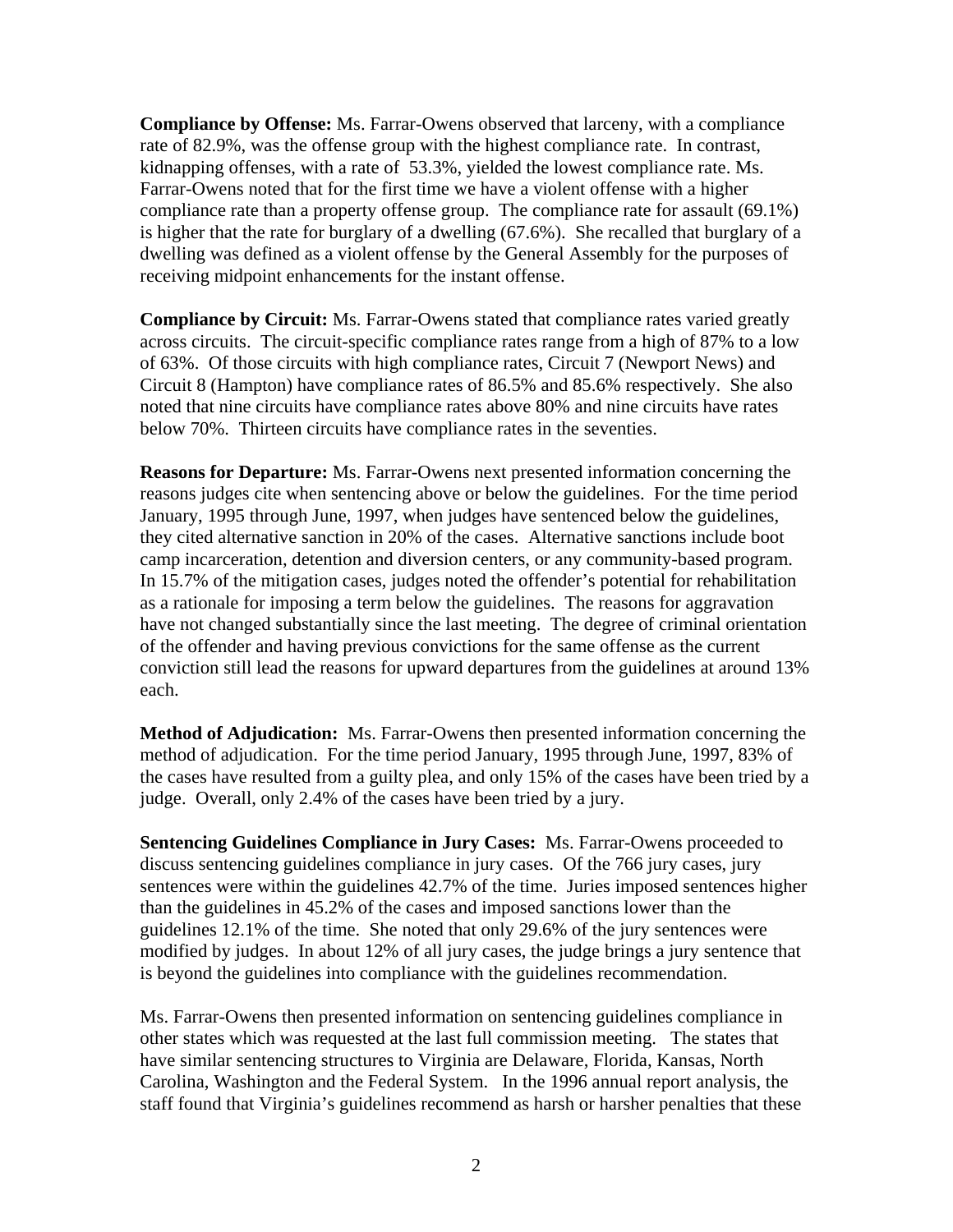other states for nearly all the offenses examined. She said that the analysis found that compliance is not comparable across states and across the various guidelines systems. Each state defines compliance in its own way and has established different standards for what is considered compliance. In addition some states have broader or narrower ranges which can affect compliance figures. Ms. Farrar-Owens gave a brief analysis of each states' compliance information. She concluded by saying that compliance is not really comparable by state. Each guidelines system was developed differently and has its own nuances.

### **III. Community Corrections Options for State Responsible Felons - Status Report**

Judge Gates said for the first time the guidelines will recommend detention center incarceration for offenders convicted of selling 1 gram or less of cocaine. The commission also successfully sponsored legislation that will allow judges to suspend the mandatory minimum term for habitual traffic offender on the condition that they complete detention center, diversion center or boot camp program. This will further the demand of detention centers in Virginia. He then introduced Walt Pulliam from the Department of Corrections (DOC) to talk about the options for state responsible felons in terms of community corrections.

Mr. Pulliam began by presenting a chart summarizing the sentencing options for state felons. He also handed out a Community Corrections Status Report for June 1997. The flow chart presented first the less restrictive option such as probation to the most restrictive which is prison. DOC has noticed that 80% of inmates sentenced under the no-parole legislation are being released with a probation obligation. He noted that relatively few inmates have the post-release sentence supervision add-on. There are still a large number of inmates that are eligible for parole in the system.

Mr. Pulliam said that DOC is undertaking a new program called COPPS which is community oriented probation and parole services. This program is trying to incorporate the same principles as community policing. He then talked about intensive supervision program which relates to diversion, detention and boot camps. These are people who graduated from these programs successfully and returned to the community under intensive supervision. He thanked the legislator and the support of the crime commission for their help in adding new officers to the intensive probation program.

He continued by saying that with the increasing use of home electronic monitoring, most of the 25 units have a waiting list. The day reporting centers program are doing well in urban areas. The offenders must check in every day at the center. Mr. Pulliam said that despite the no-parole legislation the number of offenders coming into the community corrections system are rising, but he noted that the number of offenders on parole are declining.

Dr. Kern asked Mr. Pulliam to speak about programs like the diversion and detention centers. He said that the diversion center is very similar to work release. There are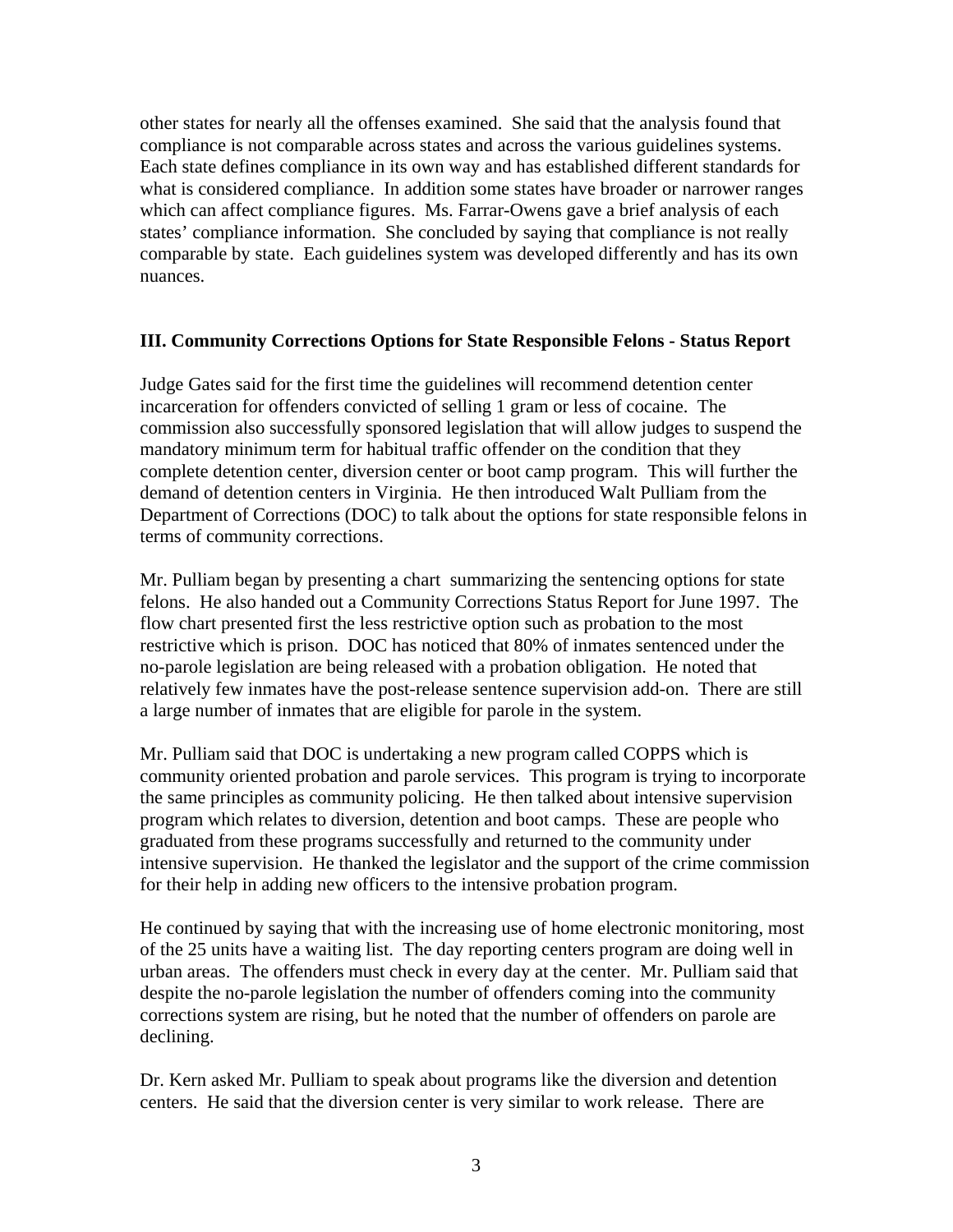correctional guards at the diversion center but the area is not secured by a fence. Offenders at the diversion center go through a period of substance abuse education which DOC calls Life Skills Training. This training also includes how to get, keep and maintain a job. Mr. Pulliam said DOC is trying to expand this program. DOC opened a new diversion center that serves women in Richmond. The facility is located on  $2<sup>nd</sup>$ Street and houses 36 women. He encouraged members of the commission to take a tour of the facility. DOC is converting the Chesterfield Community Correctional Center which is a state work release center for men to a diversion center.

Mr. Pulliam then spoke about detention center programs around the state. The detention center located in Southhampton can hold 150 male inmates. DOC also operated a second detention center in Nottoway. He said that this center will be converted to an inmate work center. Mr. Pulliam said that the next detention center which will house 500 beds will open in Stafford and the first inmate is expected in July. Inmates in detention centers go out in the community and work.

A detention center for women is located in Southhampton. This center is still being renovated and will house 50 beds when the work is complete. There are two detention centers for men and only one for women. The detention center does have a military atmosphere which is not as demanding as a boot camp incarceration program.

He then spoke about boot camps around the state. Boot camps have been in place for six years in Virginia. DOC studied 1300 graduates and he noted that only 12% re-offended. Mr. Christie said due to the change in the habitual traffic offender legislation the number of inmates in these programs are going to increase, how is DOC dealing with this change in the law. He answered that DOC will accelerate their plans to expand the correctional field units. Mr. Pulliam thought that DOC could handle the change in law in the short term for male offender. He felt that DOC could not accommodate women in the short term and additional facilities are needed. Mr. Christie asked in the present of Michael Maul and Dick Hickman, do you think community corrections from a budget standpoint is going to need additional fiscal needs to build more facilities. Mr. Pulliam said that he is unsure about the future plans of community corrections.

Judge Stewart also added that the risk assessment project could add 1700 diverted offenders into the these types of sanctions. He questioned if DOC could handle this load. Mr. Pulliam said he does not have an easy answer for that question. Judge Honts wondered if any of the detention centers could take handicapped offenders. Mr. Pulliam answered that there was a need for this type of facility but DOC does not accommodate for the physical handicapped. Mr. Decker commented that diverted offenders cost around \$7,500 a year while prison inmates cost about \$22,000 a year, is this cost correct. Mr. Pulliam said that those number are calculated by the number of inmates housed at one time so the number is not stable. Mr. Decker said that the number of inmates diverted due to risk assessment would actually save money. Judge McGlothlin felt that community corrections means help your community. When he sentences offenders to community corrections in southwest Virginia they are send out of the area to Southhampton. Judges, attorneys and defendants do not consider this community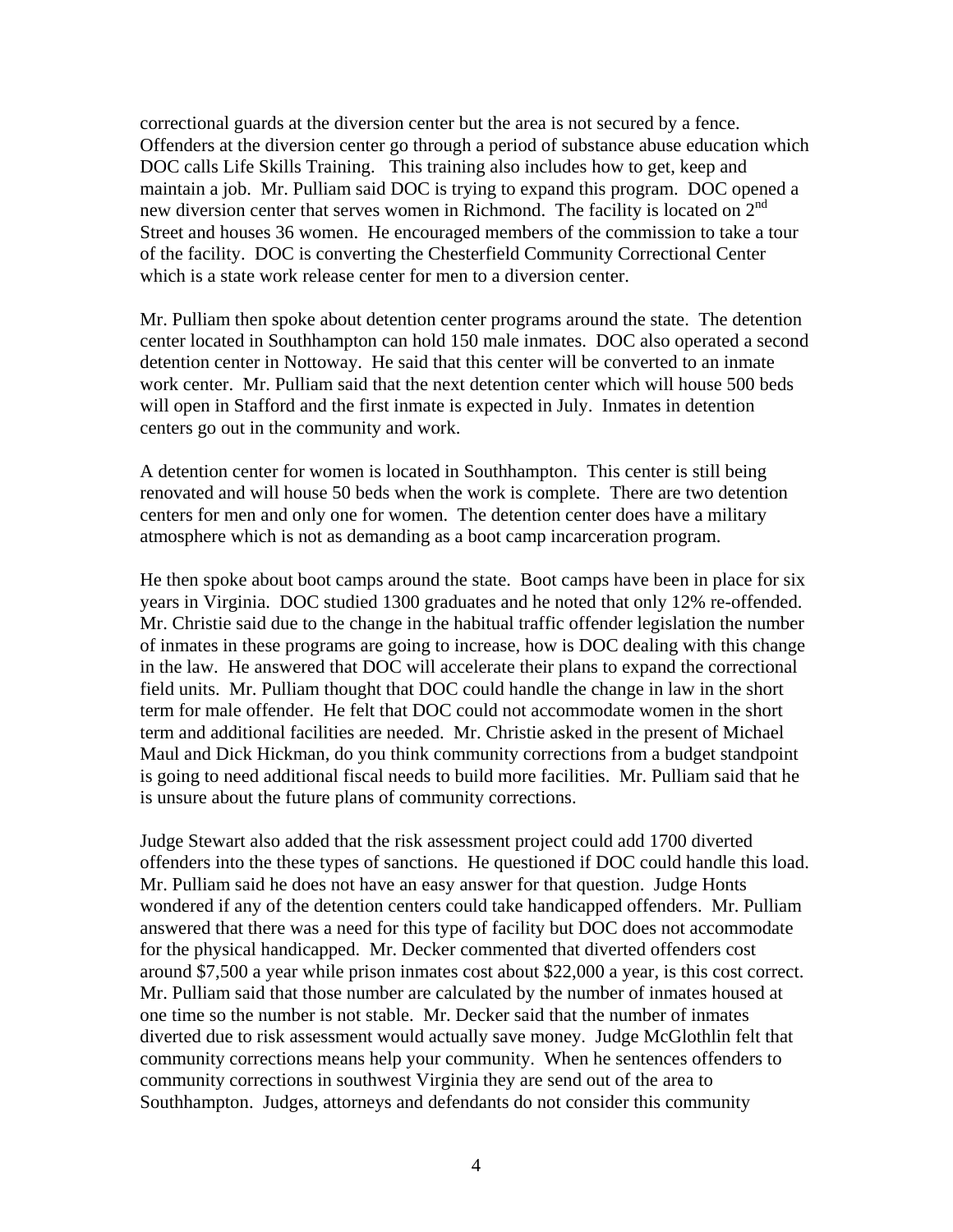corrections. He asked Mr. Pulliam are there any plans to open a site in the Roanoke area. Mr. Pulliam agreed that there is a need for a site in southwest Virginia but that is an administrative choice. In closing he invited the commission to take a tour of Southhampton Correctional Center. Judge Gates thanked him and said that Dr. Kern could coordinator with Mr. Pulliam a date for the tour of the facility.

Judge Gates then asked Dr. Hunt to discuss the next item on the agenda, an update from the Research Subcommittee.

# **IV. Research Subcommittee Report on Risk Assessment Project**

Judge Stewart remarked that §17-235 directs the Commission to develop a risk assessment instrument and apply it to non-violent offenders. He said that through analysis and research, the guidelines could be modified to include a risk assessment instrument which could divert from incarceration some number of non-violent offenders, who otherwise would be recommended for prison, to alternative punishments. The research subcommittee will present their proposal to the full commission for their approval. He reminded the commission that Dr. Hunt will be talking about offenders who committed non-violent crimes. Judge Stewart then asked Dr. Hunt to discuss the proposal to the commission

Dr. Hunt began by reviewing information that has been presented in past meetings. Risk assessment involves estimating an individual's likelihood of continued involvement in crime and classifying offenders regarding their relative risk of such continued involvement. Dr. Hunt said that using risk assessment means developing profiles or composites based on overall group outcomes. Groups that statistically demonstrate a high degree of re-offending will be labeled high risk. The standard used to judge risk classification is not perfection, but the degree to which current practice (i.e., existing recidivism rate) can be improved. The risk assessment instrument will determine the feasibility of placing 25% nonviolent offenders in alternative sanctions like boot camp, day fines, diversion center, detention center, home incarceration, day reporting, ISP, probation and community service.

He continued by saying that nonviolent felony offenders were defined to be those convicted of the crimes of fraud, larceny, sale or possession of drugs and certain burglaries. The commission voted in favor to include offenders with jail recommendations for diversion. Race was also removed from the study because it was voted as not appropriate. Race stands in for other factors that are not well measured, such as social and economic status.

Dr. Hunt said that the research subcommittee will recommend their recommendations this morning three items: 1.) completed work sheet with scoring, 2.) number of offenders to divert and 3.) locations to begin the pilot program. He then spoke about the purposes of state and local community corrections. The primary purposes are public safety and to reduce recidivism. Community corrections for local responsible offenders are available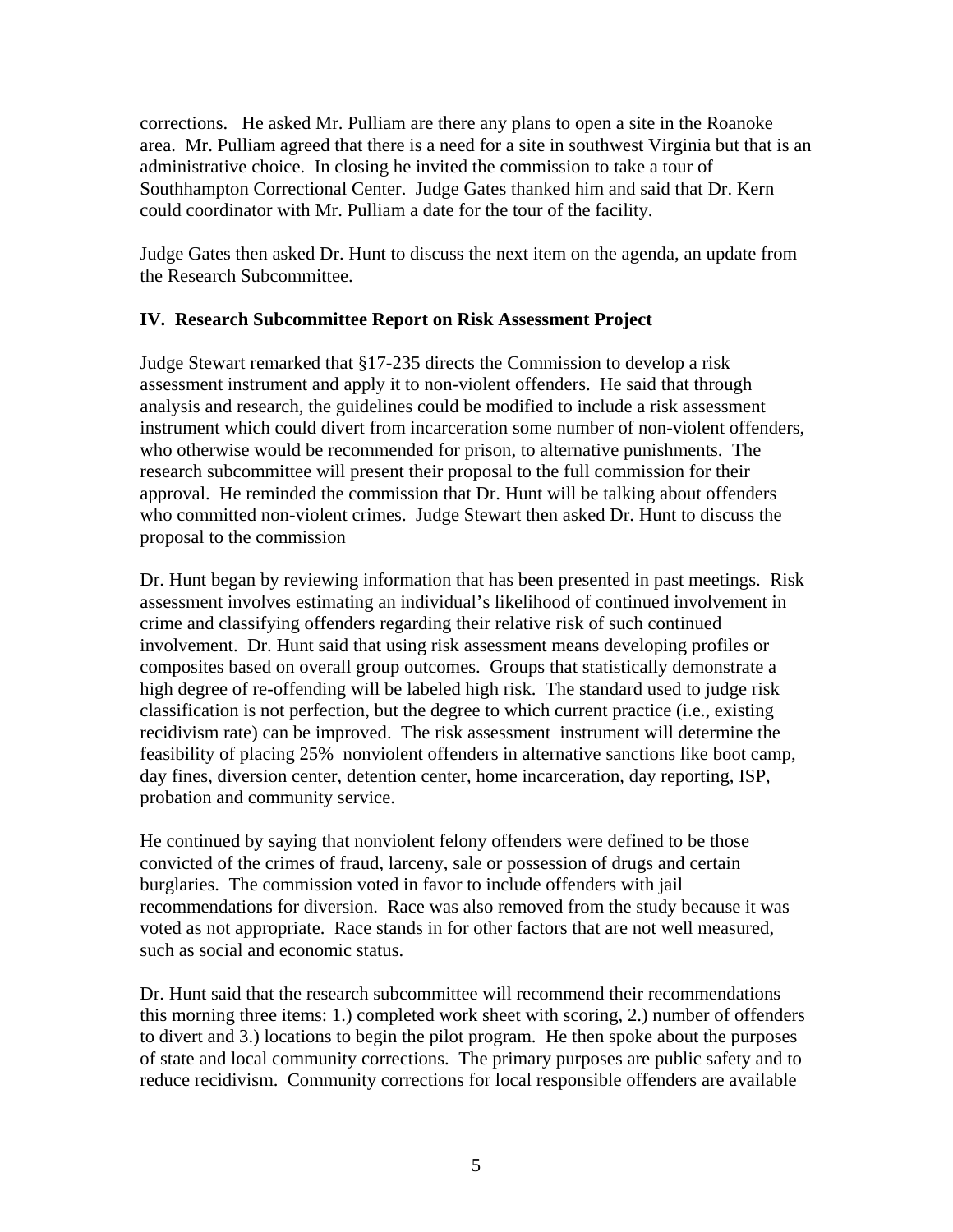in about 85% of the jurisdictions. There are programs in 36 localities which present 109 jurisdictions.

The subcommittee decided not to cap their diversion recommendation based on current program availability. State diversion programs are expected to receive many new offenders due to 1997 legislative action on guidelines recommendations. Dr. Hunt then began to speak about the work sheet factors and weights. The subcommittee reviewed the factors and weights on the work sheet and Dr. Hunt provided a rough draft to the full commission. He reviewed the relative important of the factors on the work sheet. The subcommittee removed race as a factor from the work sheet. Judge Stewart mentioned briefly that the full commission may want to remove the factor that adds one point for the offender being a male.

Dr. Hunt discussed the risk assessment work sheet factors and weights. Based on the statistical analysis, age (31%) was the highest predictor of recidivism. Race was also a high predictor of re-offending at 13%. Dr. Hunt noted that a few factors like prior adult record, prior adult incarceration, and juvenile detention influence recidivism probabilities. Those factors which prove to be most relevant to the likelihood of recidivism are identified as key predictors. Mr. Christie asked if the prior record of these offenders are non-violent. Dr. Hunt replied that all offenders in this study are nonviolent. Mr. Fuller added that he felt that drug offenders are violent and should be considered dangerous. Dr. Hunt said that during parole abolition drugs were considered non-violent therefore the subcommittee followed that legislation. Mr. Fuller said that he was in favor of diverting drug offenders into these state programs but he still felt that drugs offenders are capable of violence. Judge Stewart said the subcommittee could easily change the name on the work sheet. Mr. Vassar said the commission could label the sheet, drugs or non-violent offenses. Mr. Decker said that under the federal system drugs are considered violent. He felt that the commission should be concerned about this issue. Mr. Christie moved for that change on the work sheet. Judge Gates asked the commission to vote on that recommendation. The Commission unanimously approved the recommendation.

Judge McGlothlin commented that the public may see the risk assessment as a way to let drug sellers out on the street again. He believed that risk assessment may be a hard sell to judges and prosecutors. Mr. Christie commented that the guidelines terminology has changed and detention centers, boot camp and diversion centers are now considered incarceration. He asked Judge Stewart how would risk assessment work in conjunction with the new drug guidelines in regard to quantity. If a guidelines is scored high due to quantity would the judge have the new form completed. Judge Stewart the risk assessment is strictly discretionary and it is a tool to assist judges. He believed that the risk assessment form would be filled out on the offender. Judge Bach asked did the subcommittee consider a cut-off for the amount of drugs involved. He felt that risk assessment should be for low level dealers selling small amounts of cocaine. Judge McGlothlin said the number of cases that the subcommittee analyzed were low level dealers selling small amounts of drugs. Mr. Christie felt that the commission should add a factor to the risk assessment that if the offender sold 28 grams (1 ounce) or more they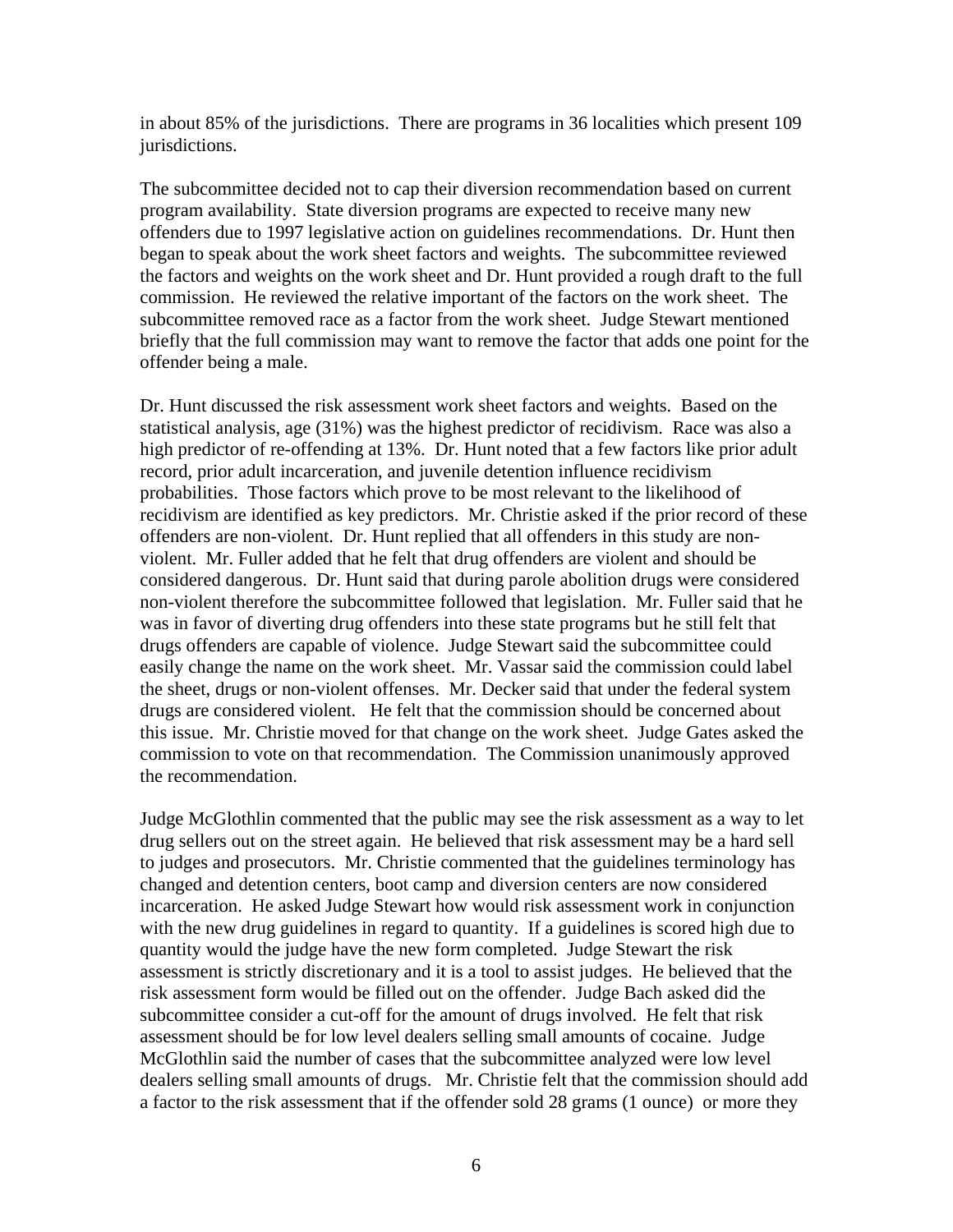should not be eligible for risk assessment. Mr. Decker felt that the offender should be eligible but they should receive extra points for the larger quantity of drugs.

Judge Stewart noted that the commission could change the title again to read drug (28 grams or less) or non-violent offenses. Judge Johnston agreed with Judge Stewart and Mr. Christie that the guidelines should achieve consistency with the drug issue. Judge Gates asked the commission to vote on this recommendation to change the definition of eligible so that a drug sale more than 28 grams (1 ounce) would not be included. The commission voted unanimously in favor of the recommendation.

Dr. Hunt continued his presentation by saying that the subcommittee decided to remove race from the work sheet because an offender's race itself does not lead one to expect higher risk. Factors that can not be measured well overlap with race such as economic deprivation and substandard education. The subcommittee felt that including race would unjustly penalize individuals who do not have such risk factors but happen to be nonwhite. Race was statistically removed from the work sheet rather that simply dropped. If race was dropped from the model it would not remove the effect of race. For example, if more non-whites are unemployed, then dropping race but leaving unemployed will actually bias against non-whites. Dr. Hunt said that unemployment would simply carry the weight of non-whites, therefore statistical removal leaves unemployment without race bias. Mr. Ferguson felt that the subcommittee may be removing a predictive factor like race. He agreed and understood why the subcommittee left this factor out but was education checked on these offenders. Dr. Hunt said education was not significant. Mr. Ferguson wondered if all the offenders had a poor amount of education. Dr. Hunt said that most of the offenders had a high school education and several had a college degree. Most of the marijuana offenders had a high education. Dr. Hunt said he would address that question fully later in the presentation.

He then spoke about the effects of removing gender from the work sheet. There are 2,000 offenders in the study sample. When factors are removed from the work sheet some offenders will be recommended for diversion that normally would not be. These offenders would be a borderline group not a high-risk offender group.

Judge Stewart said that the subcommittee discussed the possibility of removing the male factor from the work sheet. The subcommittee felt that an inmate would try to sue us because the commission gave him a point on the work sheet because he was a man. Judge Stewart said that the inmate would lose because this risk assessment tool is discretionary and not subject to appeal. The subcommittee did not reach a conclusion on this matter and they decided to bring it up to the full commission. Mr. Christie suggested using a gradient like score from 0-9 are a low risk versus score of 13-15 are a high risk offender. Judge Stewart said the subcommittee decided either the offender was recommended for diversion or not. Mr. Vassar thought that Mr. Christie had a good idea. Mr. Christie believed that the male factor could be a PR problem for the commission. Mr. Ferguson commented that it could be a legal problem but not a PR issue. Judge Stewart then commented that Mr. Christie's idea about a scale was an excellent idea(scores 0-9 low risk, 10-12 some risk, 13-15 high risk). He felt that this is a pilot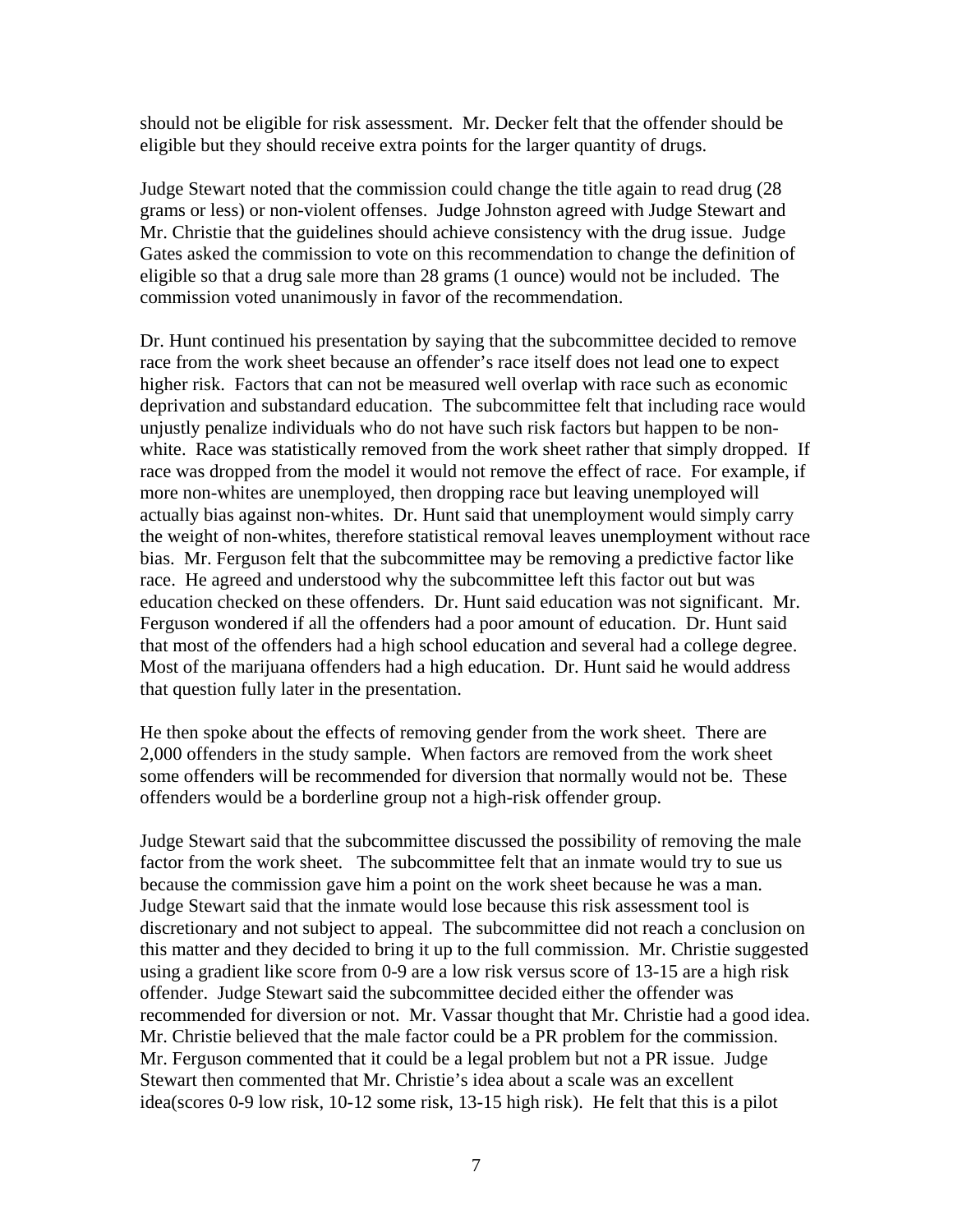project and maybe we should try the ranges. Judge McGlothlin agreed that the more information that the commission can gave to the judges the better the tool. Judge Gates asked are we missing the point, if the statistics show that the score of 9 and above should receive incarceration then the commission should recommend that sanction. Judge Stewart felt that these ideas are not going to permanent because this is a pilot project therefore the commission is going to find some errors.

Mr. Decker made a motion to remove the male factor from the work sheet. The motion was seconded. Judge Stewart and Judge McGlothlin disagreed with the motion. Judge Gates asked the commission to vote on this recommendation to remove the male category from the work sheet. The commission voted 5-9 against the recommendation. Judge Stewart reminded the commission that this is a pilot program and will likely change. Mr. Christie suggested that the male factor should be presented as a classification issue. Judge Gates replied that is not why the factor is on the work sheet. He said if he was asked why the commission added one point for being a male he would say that statistics show that male are a higher risk.

Dr. Hunt continued his presentation by showing the estimated diversions and corresponding failure rates by work sheet cutoff scores. An offender scoring less than ten points will be recommended for diversion. If commission votes on this recommended score then 25% of offenders recommended for prison will be diverted. Also, 47% of offenders recommended for jail will be diverted.

The subcommittee also studied the prospects for violent re-offending. Only 4 offenders out of 600 recommended for diversion committed a violent offense after release. Dr. Hunt stated that no risk assessment instrument will remove all violent re-offending. Several models were developed but none improved the prediction of violent re-offending. Using the current work sheet the following diversions will total 2,482 offenders (971 prison, 1,511 jail). The first year of the risk assessment will be smaller due to selected sites. The sites selected are Portsmouth (Circuit 3), Suffolk (Circuit 5), Henrico (Circuit 14), Fairfax (Circuit 19), Danville (Circuit 22), southwest Virginia (Circuits 28, 29, and 30), and Prince William (Circuit 31). The risk assessment will require a pre-sentence report which will increase the work load for probation officers. Judge Stewart commented that the subcommittee picked these sites because of a large numbers of cases, geography, and the existence of diversion programs. He noted that none of these circuits have been asked to participate in the study therefore some may not be willing to do it. The commission needs at least five circuits for the pilot study.

Judge Gates asked the commission to vote on the continuation of the risk assessment project in the pilot sites. The commission voted unanimously in favor of the recommendation.

There being no further comments on this matter, Judge Gates turned to the next item on the agenda and asked Ms. Smith Mason to provide an overview of the new sentencing guidelines manual and work sheets.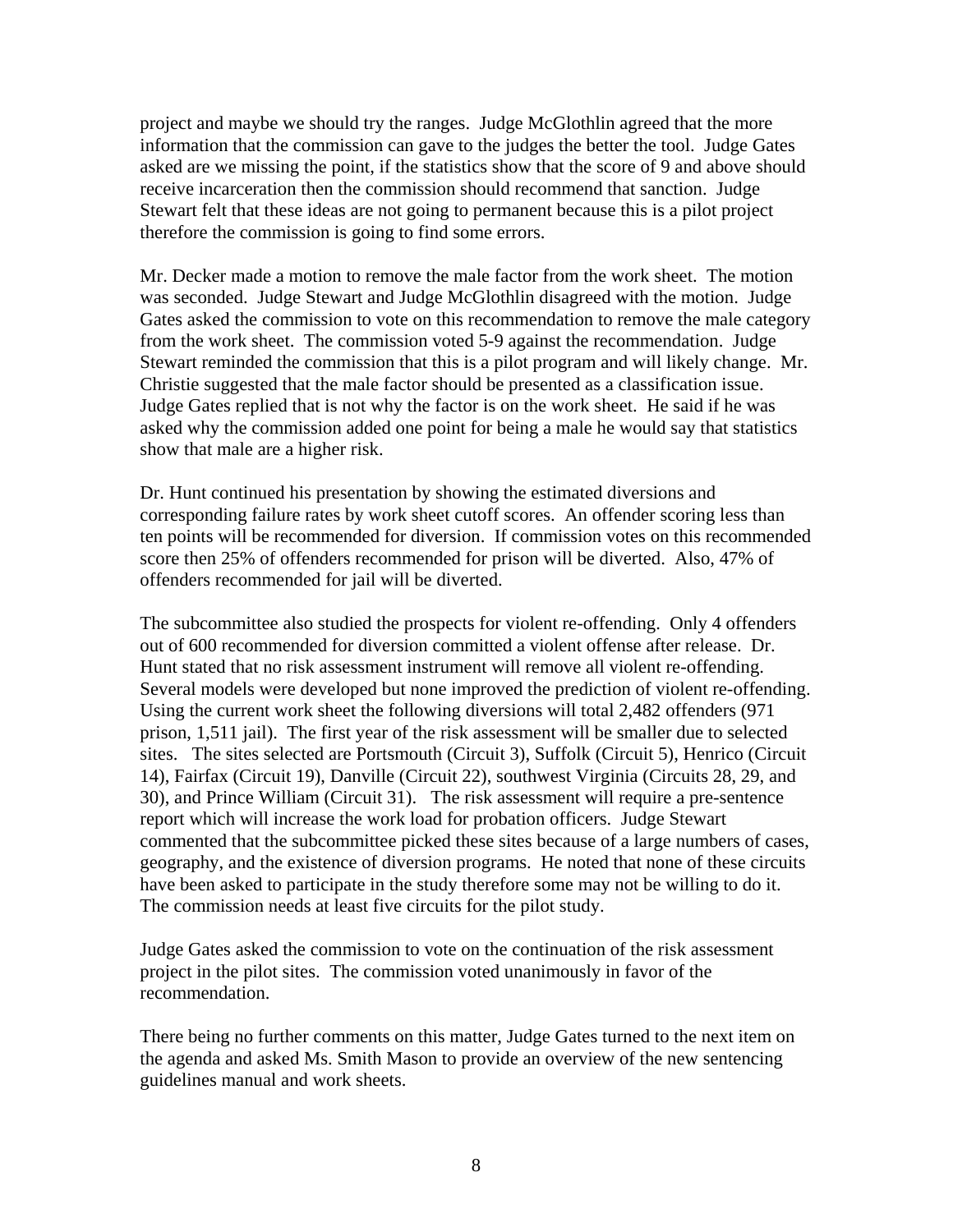# **V. 1997 Edition of Sentencing Guidelines Manual/Work Sheet & Training Seminar Schedule**

Ms. Smith Mason said that she was going to talk about three items which are training, manuals and work sheets. A complete shipment of manuals have been mailed to probation officers and judges. A partial shipment has been mailed to the commonwealth attorneys and public defenders because of the lack of manuals. The manuals are been shipped as soon as possible to these groups when the they are delivered to the commission. Printer and binding problems have caused a delay in the production of the manuals.

Ms. Smith Mason said the commission printed 200,000 work sheets and we have shipped out 175,000. There are several offices that are calling for additional work sheets. This gives the staff the indication that work sheets are being abused in the field.

There are two training seminars being offered this summer. One training seminar is called 'What is new in 1997', this class will highlight the changes that will occur July 1, 1997. Dr. Kern spoke at the judges conference in Norfolk about the same changes last month. This class has been approved for one hour of mandatory continuing legal education credit (MCLE) for attorneys and the DOC has also approved the class for credit for probation/parole officers. The other training course is called 'The Basics'. This class is an introductory class for guidelines users. This class has been approved for 3 hours of MCLE.

Ms. Smith Mason then reviewed the brochure that was included in the packets. There are about 52 training sessions being offered this summer. She said that training started June 12 and will not conclude until the middle of August. In regards to registration, she said that 138 commonwealth attorneys, 352 defense attorneys and 324 probation officers have registered for training seminars. She expected that the number would grow throughout the summer.

She then asked Mr. Fridley to hand out the new probation revocation form. Ms. Smith Mason briefly described the revocation form to the commission. The information on this form could be valuable to the staff assigned to forecasting prison and jail populations. This probation revocation form will take effect July 1, 1997. Judge Johnston commented that he removes offenders from probation and assigns them to good behavior and he questioned if that situation needed a revocation form. Mr. Fridley said that situation does not apply. Judge Honts asked about the violation to pay fines and the cost of restitution and if this factor was on the form. Ms. Smith Mason said to use the option fail to follow special conditions.

Judge Gates turned to the next item on the agenda and asked Ms. Farrar-Owens to provide an overview of the Offense Serious Study results.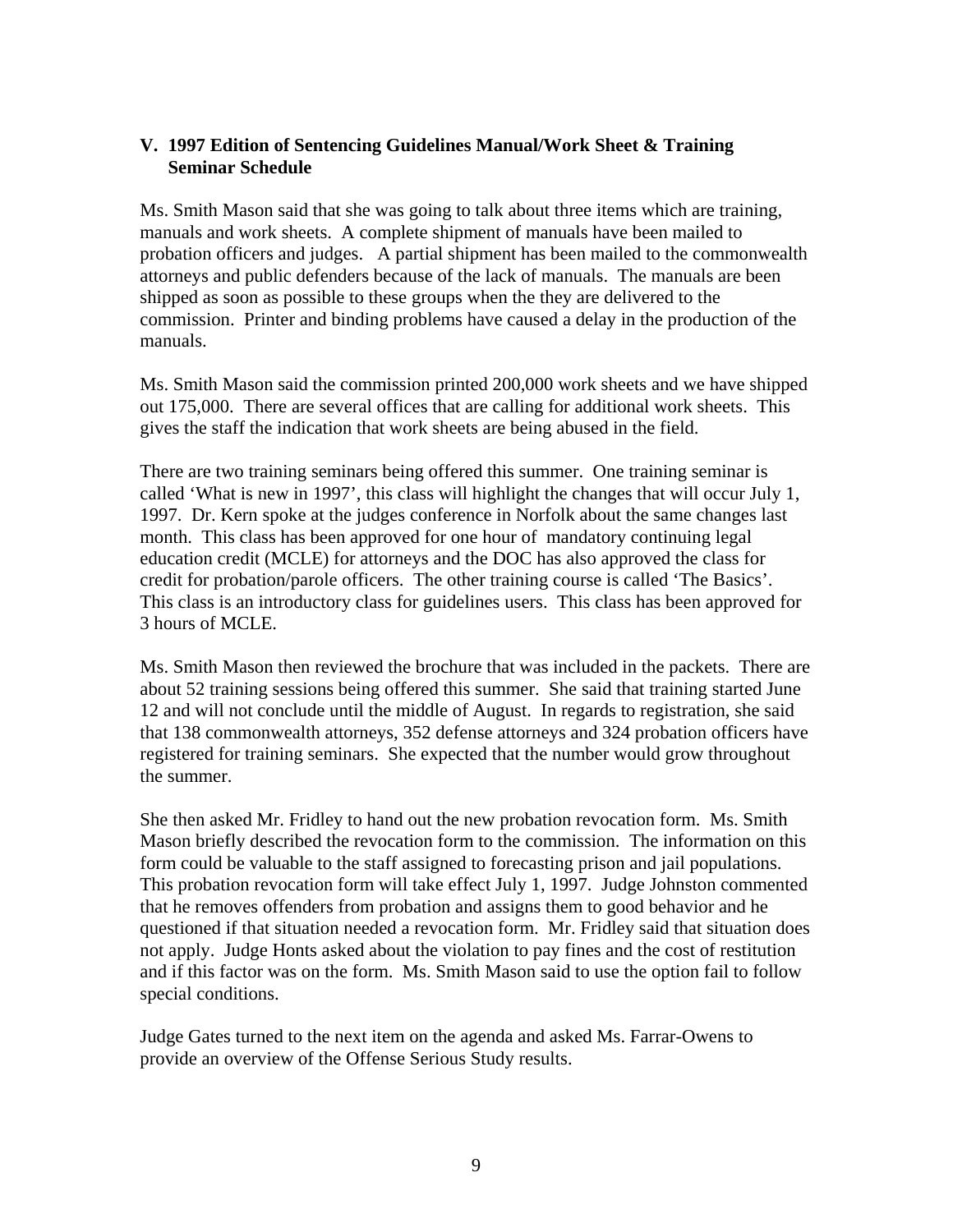### **VI. Research Studies Update**

Ms. Farrar-Owens presented a series of charts to summarize the results of the offense seriousness study. She explained that the survey asked respondents to rate the seriousness of various crimes relative to a particular standard crime.

The analysis revealed that there were significant differences across professional groups in how crimes were rated. She said that the results in the handout are by professional group. The offenses are ordered on the judges' scale for most serious to the less serious. Overall, judges and Commonwealth's attorneys tended to score offenses similarly to each other, and private attorneys and public defenders tended to score offenses similarly to each other. In general, judges and Commonwealth's attorneys scored offenses higher than the defense attorneys. She also noted that a small number of Commonwealth's attorneys responded to the invitation to participate in the survey (only 52). The results for that group are less reliable than for the other groups.

She said that Dr. Kern has spoken to Walter Felton of the Commonwealth's Attorneys Training Council about re-inviting Commonwealth's attorneys to participate. Mr. Felton suggested that the commission write to the Commonwealth's Attorneys again with the invitation, and he suggested that the commission provide them a summary of the survey results to date.

Ms. Farrar-Owens provided an excerpt of the results for the violation of §18.2-248(C). This results show that the two groups of defense attorneys rate these crimes much less seriously than the judges and Commonwealth's attorneys, in some cases as little as half as serious.

Ms. Farrar-Owens talked about another follow-up item, the possibility of surveying Virginia's citizens regarding perceived crime seriousness, from the last meeting. The premier survey organization in the area is the Survey Research Lab at Virginia Commonwealth University. This survey would be a difficult and expensive undertaking for the commission. She believed that the results of citizens would have very limited value in terms of the research applications she had in mind at this point.

She asked to commission permission to go forward with a special study for embezzlement cases. Ms. Farrar-Owens wanted to study the relationship between the amount embezzled and effective sentence. Once the data collection and analysis has taken place, she will present the results to the commission later this year.

# **VII. Miscellaneous Items**

Judge Gates next asked Dr. Kern to cover a number of miscellaneous items left on the agenda. The first item dealt with staff recruitment. Dr. Sridharan left the commission in January and his position will be filled by Ms. Kim Floyd. She will start his position on July 1, 1997. She is a Ph.D. candidate at VCU in the studies of social psychology. Ms.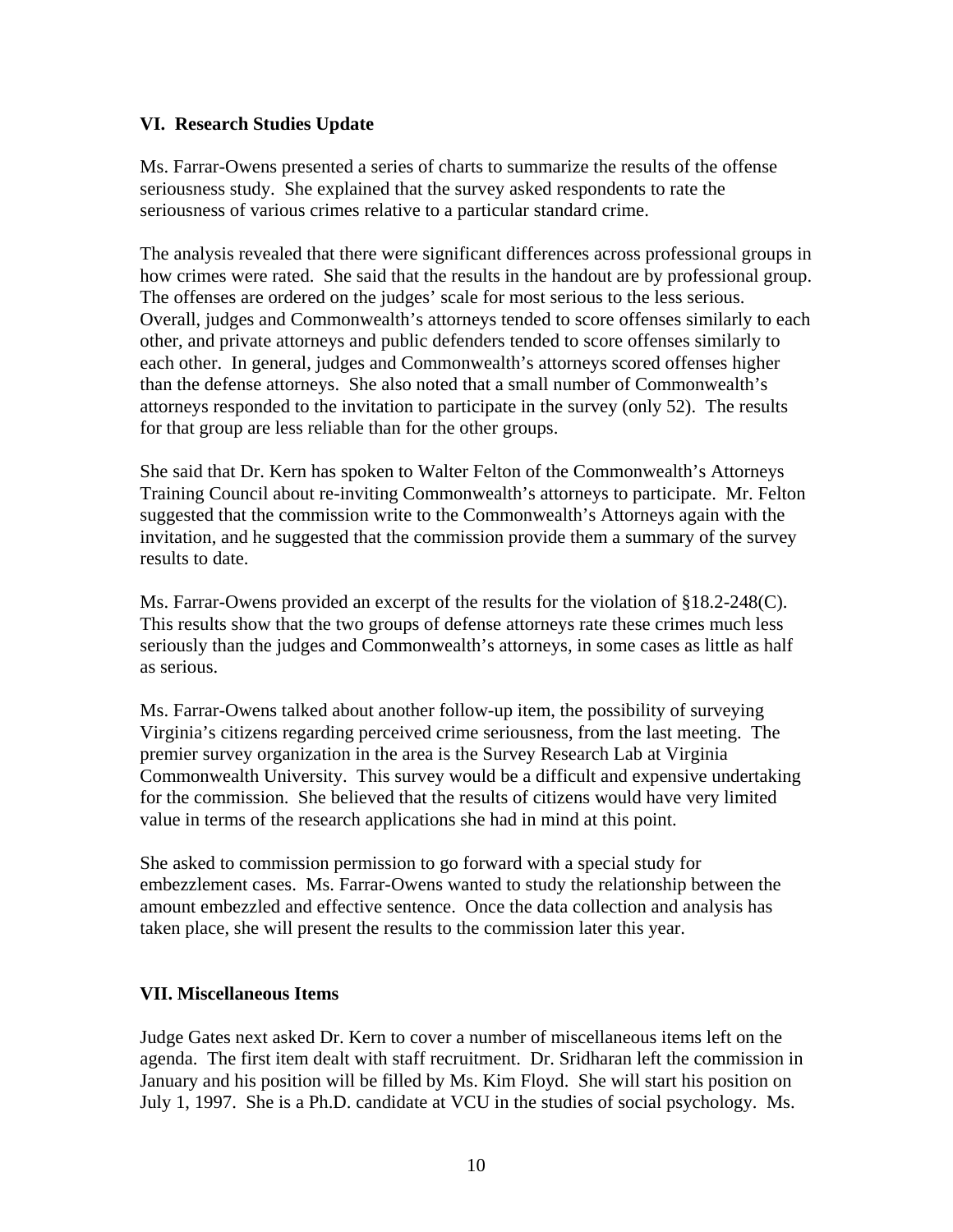Floyd teaches graduate level statistics courses at VCU. She will be a great addition to the staff.

Dr. Kern then talked about the juvenile sentencing grant application. The General Assembly instructed the Department of Criminal Justice Services to set aside some federal grant funds to support the Commission's efforts to study the sentencing of juveniles for serious offenses. The staff recently prepared a grant application for federal funds to the Department of Criminal Justice Services for this study. The Commission requested grant funds are \$107,000. The money will support some temporary personnel and their overhead who will work with the Department of Juvenile Justice and the Commission's Juvenile Sentencing Study Subcommittee to establish the data system. Dr. Kern said that the commission was awarded \$106,000 to complete the study. The Subcommittee will begin to fill positions needed to accomplish the task. The grant will run for a full year and expire on June 30, 1998.

The next miscellaneous item on the agenda dealt with a proposal to initiate some office renovations on the fifth floor of the Supreme Court Building. Dr. Kern said that the commission would use non-general fund money for the office renovations. He said that the commission has accumulated around \$110, 000 from the 1995 sentencing guidelines manual and training fees.

In order to give the Commission some idea of what this proposed renovation would cost, Dr. Kern invited the Department of General Services (DGS), the agency that oversees the maintenance of state office buildings, to provide some estimates. The DGS contacted private contractors and architects who are on state contract to evaluate the space and provide conservative cost estimates of such a renovation. The estimate arrived at from this process was a cost of approximately \$125,000. These costs include demolition, floor, wall and ceiling finishes, all mechanical and electrical work (e.g., air conditioning, heat, water sprinklers, computer and electrical outlets), lighting, and an additional 18% contingency for unexpected problems.

Dr. Kern next addressed the issue of the political ramifications of this project. He met with the staff from the Senate Finance Committee and House Appropriations Committee. Both of these committees felt the renovations was good idea. The money being used would fix up state property space that is now unusable. He then introduced Ms. Lace Colmore from the Bureau of Facilities Management Division of Engineering and Building with the Department of General Services. Dr. Kern said she attended the meeting to answer any questions about the renovations the commission may want to ask.

Dr. Kern then asked the commission if they wanted to go forwarded with this project. He would like to commit some of our general fund money to the renovations before the end of the fiscal year. The asbestos abatement project would cost no more than \$25,000. Mr. Ferguson asked Dr. Kern if the commission had to make a decision today because we lay possibly lose the money. Dr. Kern said no that the money would be re-appropriated back to the commission. Mr. Christie asked what Mr. Baldwin and the Chief Justice thought of the renovation project. Dr. Kern said they have showed 100% support behind the idea.